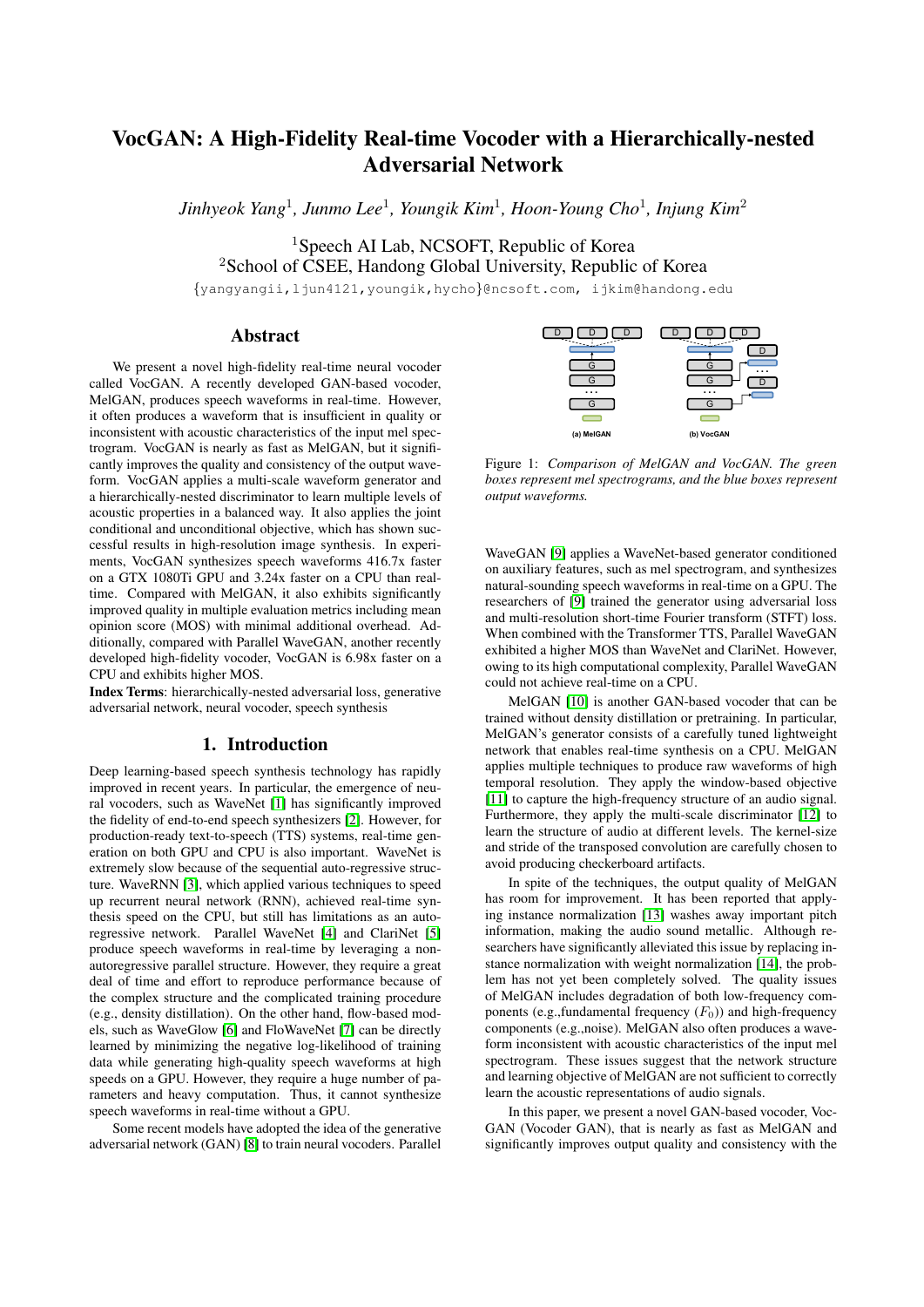<span id="page-1-0"></span>

Figure 2: Model architecture.  $\times \frac{1}{2^k}$  denotes a down-sampling rate. up(u) denotes an up-sampling layer whose rate is u. conv and *pool(*v*) are convolutional layer and down-sampling pooling layer with a stride of* v*, respectively. res stack denotes a residual stack.*

input mel spectrogram. VocGAN is an extension of MelGAN and applies multiple techniques to overcome its limitations. Fig. [1](#page-0-0) illustrates the differences between MelGAN and VocGAN. Inspired by the work of [\[15\]](#page-4-14), we extend the generator to output multiple waveforms at different scales. We train the generator with adversarial losses computed by a set of resolution-specific discriminators. This hierarchical structure helps to learn the various levels of acoustic properties in a balanced way. To each of the resolution-specific discriminators, we apply the joint conditional and unconditional (JCU) loss [\[16\]](#page-4-15), which has produced successful results in high-resolution image synthesis. We further improve the output quality by combining the STFT loss, which has exhibited good results in waveform synthesis [\[9\]](#page-4-8).

In experiments, VocGAN synthesized speech waveforms 416.7x faster on a GTX 1080Ti GPU and 3.24x faster on a CPU than real-time. Compared with MelGAN, it also exhibited significantly improved quality in mel cepstrum distance (MCD),  $F_0$  root mean square error (RMSE), perceptual evaluation of speech quality (PESQ), and MOS with minimal additional overhead. Additionally, compared with with Parallel WaveGAN, VocGAN was 6.98x faster on a CPU and exhibits higher MOS.

# 2. Proposed Method

### 2.1. Baseline model

To develop a high-fidelity neural vocoder that produces waveforms in real-time without a GPU, we choose MelGAN [\[10\]](#page-4-9) as our baseline model. We improve MelGAN's model structure and its learning objective to overcome its quality degradation issues. The generator of the baseline model was implemented using a fully convolutional feed-forward network comprising four up-sampling blocks whose up-sampling rates are 8, 8, 2, and 2, respectively. Each up-sampling block contains a transposed convolution and a residual stack comprising three dilated convolution and a residual connection. The learning of the generator is guided using a multi-scale discriminator [\[12\]](#page-4-11) that computes an window-based objective [\[11\]](#page-4-10) from multiple waveforms down-sampled from the output waveform at different scales.

### 2.2. Multi-scale waveform generator

The hierarchically-nested adversarial objective [\[15\]](#page-4-14) has shown effective in high-resolution image synthesis. It regularizes intermediate representations by inducing them to be useful for synthesizing waveforms at various resolutions. This helps the generator effectively learn not only the high-frequency components, but also the low frequency ones. Although the hierarchically-nested adversarial objective was originally developed for image synthesis, its benefit may also be effective in improving the quality of raw waveforms as well. Therefore, we adopt the idea of [\[15\]](#page-4-14) to improve our neural vocoder.

Applying the hierarchically-nested objective to a neural vocoder requires major modifications to the generator and the discriminator. The generator takes as input a mel spectrogram and outputs the corresponding raw waveform. The design of our generator is based on the lightweight generator of Mel-GAN. However, we significantly modify its structure to apply the hierarchically-nested objective. As illustrated in the left part of Fig. [2,](#page-1-0) the generator consists of six up-sampling blocks. The up-sampling rate of the first two up-sampling blocks is four, and that of the other blocks is two. The generator outputs not only the final full-resolution waveform, but also multiple  $k$  downsampled waveforms  $(1 \leq k \leq K)$  as side outputs, whose resolutions are  $\frac{1}{2k}$  of the full-resolution, respectively. K denotes the number of down-sampled waveforms. In this research,  $K$ is fixed at four. The  $k$  down-sampled waveforms are generated from the output of the top-five up-sampling blocks via the convolution layers. The waveforms produced by the generator are formulated as Eq. [\(1\)](#page-1-1).

<span id="page-1-1"></span>
$$
\hat{x}_0, ..., \hat{x}_K = G(s)
$$
 (1)

where s denotes the input mel spectrogram,  $\hat{x}_0$  is the final fullresolution waveform, and  $\hat{x}_1, \dots, \hat{x}_K$  are the downsampled side waveforms.

Additionally, we add skip connections from the input mel spectrogram to each of the  $2\times$  up-sampling blocks to learn intermediate representations directly conditioned on the input mel spectrogram. Thus, we improve acoustic characteristics consistency with the input mel spectrogram.

### 2.3. Hierarchically-nested JCU discriminator

#### *2.3.1. Hierarchically-nested structure*

The hierarchically-nested discriminator of VocGAN comprises five resolution-specific discriminators, as illustrated in the middle part of Fig. [2.](#page-1-0) Each discriminator determines whether the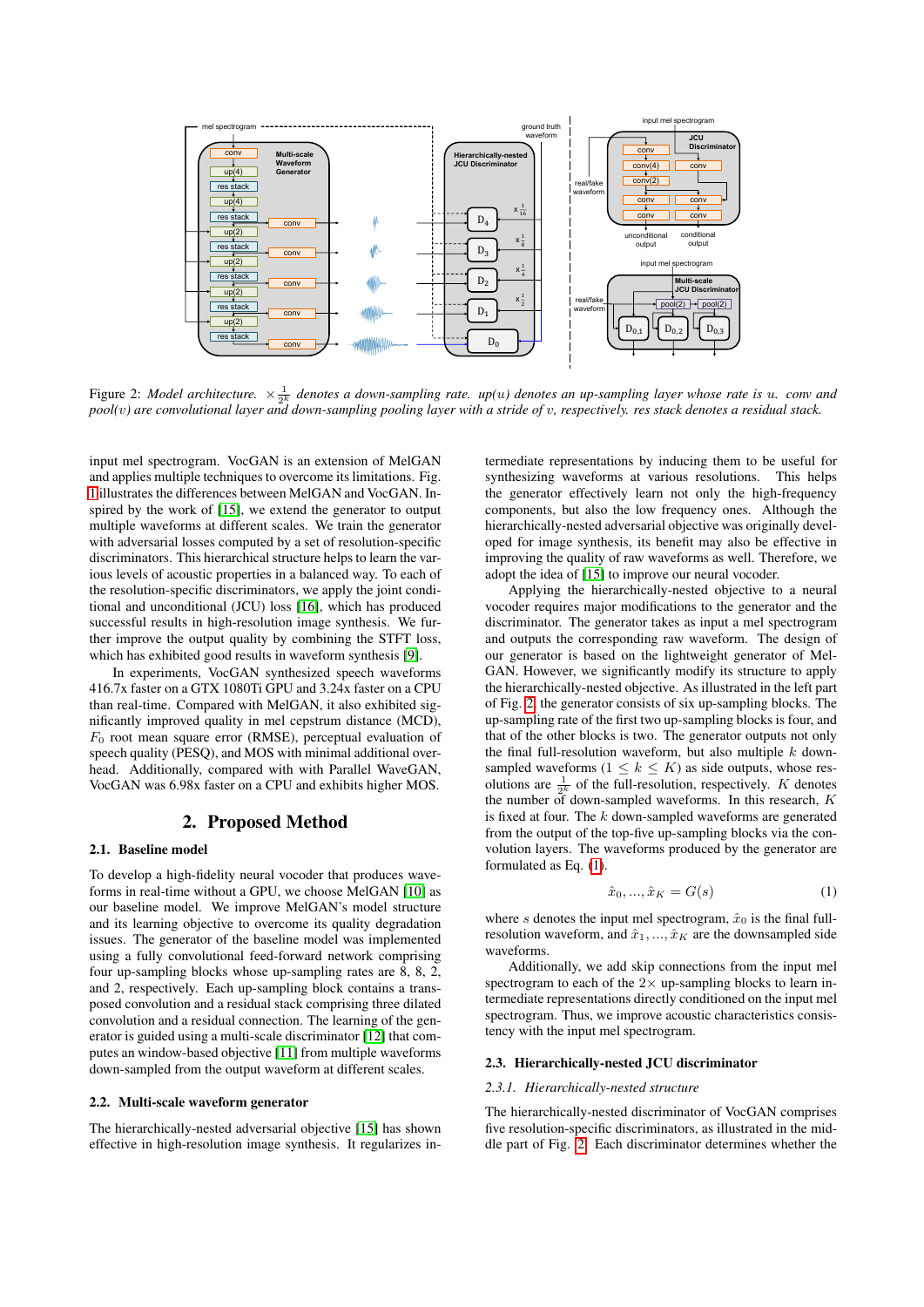<span id="page-2-7"></span>

| <b>Method</b>                                              | <b>MCD</b> | <b>KSS</b><br>$F_0$ RMSE | <b>PESO</b> | <b>MCD</b> | L.J<br>$F_0$ RMSE | <b>PESO</b> |
|------------------------------------------------------------|------------|--------------------------|-------------|------------|-------------------|-------------|
| Baseline (MelGAN)                                          | 4.478      | 38.80                    | 2.51        | 4.614      | 50.04             | 2.74        |
| + Hierarchically-nested structure and loss                 | 3.986      | 37.84                    | 2.66        | 3.827      | 49.39             | 2.91        |
| $+$ JCU loss                                               | 3.441      | 35.39                    | 2.93        | 3.551      | 45.87             | 3.06        |
| $+$ Hierarchically-nested structure and loss $+$ JCU loss  | 3.229      | 32.36                    | 3.37        | 3.144      | 44.19             | 3.32        |
| $+$ Hierarchically-nested structure and loss $+$ STFT loss | 3.438      | 34.99                    | 3.03        | 3.707      | 48.68             | 3.03        |
| VocGAN                                                     | 2.974      | 32.85                    | 3.48        | 3.199      | 43.10             | 3.44        |
| Ground Truth                                               | 0.0        | 0.0                      | 4.5         | 0.0        | 0.0               | 4.5         |

Table 1: *The result of ablation study. MCD(dB) and* F<sup>0</sup> *RMSE(Hz): the lower, the better. PESQ: the higher, the better.*

output waveform of the corresponding resolution is real or fake. The hierarchically-nested discriminator leads the multi-scale waveform generator to learn the spectrogram-to-waveform mapping at five different resolutions. Thus, it helps the generator learn the mapping of both low- and high-frequency components of acoustic features. Each of the resolution-specific discriminators applies the JCU loss described in the next subsection. Moreover, for the final discriminator, we apply a multiscale JCU discriminator whose structure is similar to the multiscale discriminator of pix2pixHD [\[12\]](#page-4-11) and MelGAN [\[10\]](#page-4-9).

Our hierarchically-nested discriminator differs from the multi-scale discriminator of [\[10\]](#page-4-9) and [\[12\]](#page-4-11) in the following ways. Ours takes as input multiple reduced-resolution samples that are directly generated from the intermediate representations of the generator, and the multi-scale discriminator takes a single full-resolution waveform and produces the reduced-resolution waveform by down-sampling the input waveform at various rates. The former forces multiple intermediate layers to learn how to generate reduced-resolution waveforms. As a result, it directly induces the generator to learn the high- and lowfrequency features in more balanced way, which is important for speech signal processing.

We apply the least-square adversarial objective [\[17\]](#page-4-16) for the resolution-specific discriminators, as shown in Eq. [\(2\)](#page-2-0).

<span id="page-2-0"></span>
$$
V_k(G, D_k) = \frac{1}{2} \mathbb{E}_s[D_k(\hat{x}_k)^2] + \frac{1}{2} \mathbb{E}_{x_k}[(D_k(x_k) - 1)^2] \tag{2}
$$

where  $x_k$  is the k-down-sampled ground-truth waveform, and  $V_k(G, D_k)$  denotes the objective function for the k-downsampled waveform. Because the final discriminator comprises a multi-scale discriminator, its objective  $V_0(G, D_0)$  is defined by the sum of objectives of the sub-discriminators. The loss functions of the discriminator and generator are defined as Eq. [\(3\)](#page-2-1) and [\(4\)](#page-2-2), respectively.

<span id="page-2-1"></span>
$$
L_D(G, D) = \sum_{k=0}^{K} V_k(G, D_k)
$$
 (3)

<span id="page-2-2"></span>
$$
L_{\mathcal{G}}(G, D) = \sum_{k=0}^{K} \frac{1}{2} \mathbb{E}_{s} [(D_{k}(\hat{x}_{k}) - 1)^{2}] \tag{4}
$$

#### *2.3.2. Joint conditional and unconditional loss*

We combine the idea of JCU loss [\[16\]](#page-4-15) to the hierarchicallynested adversarial objective to further improve speech quality. The right part of Fig. [2](#page-1-0) shows the structures of our JCU discriminators. In contrast to conventional adversarial loss, JCU loss combines the conditional and unconditional adversarial losses as Eq. [\(5\)](#page-2-3)-[\(7\)](#page-2-4). The conditional loss leads the generator to map the acoustic feature of the input mel spectrogram to the waveform more accurately. Thus, it helps reduce the discrepancy between the acoustic characteristics of the input mel spectrogram and the output waveform.

$$
V_k^{JCU}(G, D_k) = \frac{1}{2} \mathbb{E}_s [D_k(\hat{x}_k)^2 + D_k(\hat{x}_k, s)^2]
$$
  
+ 
$$
\frac{1}{2} \mathbb{E}_{(s, x_k)} [(D_k(x_k) - 1)^2 + (D_k(x_k, s) - 1)^2]
$$
(5)

<span id="page-2-3"></span>
$$
L_{\mathcal{D}}^{JCU}(G,D) = \sum_{k=0}^{K} V_k^{JCU}(G,D_k)
$$
 (6)

<span id="page-2-4"></span>
$$
L_{\mathcal{G}}^{JCU}(G,D) = \sum_{k=0}^{K} \frac{1}{2} \mathbb{E}_{s} [(D_{k}(\hat{x}_{k}) - 1)^{2} + (D_{k}(\hat{x}_{k}, s) - 1)^{2}]
$$
\n(7)

#### *2.3.3. Feature matching loss*

Similar to MelGAN, we use the feature-matching loss that was first introduced in [\[12\]](#page-4-11). This loss is defined by the  $L_1$  distance between the discriminator feature maps computed from the real and synthesized waveforms as Eq. [\(8\)](#page-2-5). We apply the feature matching loss to all of the resolution-specific discriminators. This loss significantly stabilizes the training.

<span id="page-2-5"></span>
$$
L_{\text{FM}}(G, D) = \mathbb{E}_{(s,x)} \bigg[ \sum_{k=0}^{K} \sum_{t=1}^{T_k} \frac{1}{N_t} ||D_k^{(t)}(x_k) - D_k^{(t)}(\hat{x}_k)||_1 \bigg] \tag{8}
$$

 $T_k$  is the total number of layers in the  $k^{th}$  resolution-specific discriminator, and  $N_t$  is the number of elements in each layer.

### 2.4. Multi-resolution STFT loss

To improve the stability and efficiency of the adversarial training, we apply the multi-resolution STFT loss introduced in [\[9\]](#page-4-8) as an auxiliary loss. In particular, this loss accelerates the speed of the training convergence. The auxiliary loss is used for the generator independently of the adversarial objectives. A single STFT loss measures the frame-level difference between the ground truth and the synthesized full-resolution waveform. The multi-resolution STFT loss  $L_{STFT}$  is the sum of multiple STFT losses with different FFT sizes, window sizes, and frame shifts.

The total objective function for the generator combines all losses mentioned above. In this research, we set  $\alpha = 10.0$  and  $\beta = 1.0$ , as shown in Eq. [\(9\)](#page-2-6).

<span id="page-2-6"></span>
$$
L_G^{total}(G, D) = L_G^{JCU}(G, D) + \alpha L_{FM}(G, D) + \beta L_{STFT}(G)
$$
\n(9)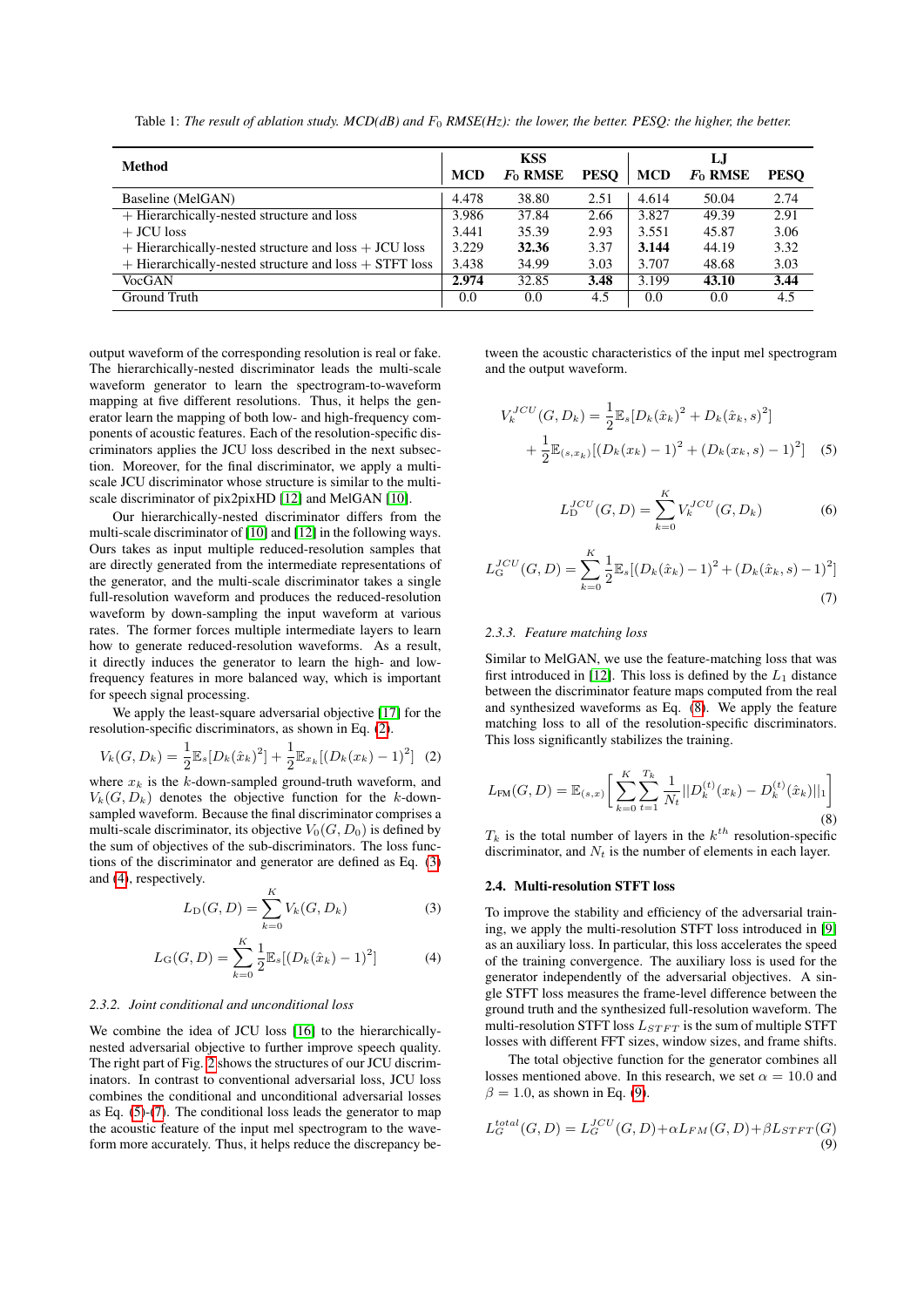## 3. Experiments

### 3.1. Datasets and experimental settings

For experiments, we used the Korean Single Speaker Speech (KSS) dataset [\[18\]](#page-4-17) and the LJSpeech dataset [\[19\]](#page-4-18). The KSS dataset contains 12,853 scripts and accompanying audio samples recorded by a single Korean female speaker. The LJSpeech dataset contains 13,100 samples recorded by a single American female speaker. The total lengths are 12 and 24 hours, respectively. We unified the sampling rates of the two datasets to 22,050 Hz for training. We used 129 and 131 utterances for validation and another 129 and 131 for testing. All remaining samples were used for training. We conducted our experiment on a server with an NVIDIA Tesla V100 GPU for training and an Intel Xeon(R) E5-2620 v4 2.10GHz CPU and an NVIDIA GTX 1080Ti GPU for testing.

### 3.2. Training and evaluation

We trained all models for 3,000 epochs. We used the Adam optimizer [\[20\]](#page-4-19) with a learning rate of 0.0001 with  $\beta$ 1 = 0.5 and  $\beta$ 2 = 0.9 for both generator and discriminator. We cut the samples into 1 seconds audio clips and used them for training. For multi-resolution STFT loss, we applied three STFT losses with frame sizes of 512, 1,024 and 2,048, window sizes of 240, 600 and 1,200 and frame shifts of 50, 120 and 240, respectively.

We evaluated the proposed methods using three objective metrics and one subjective metric. We used the MCD [\[21\]](#page-4-20) and  $F_0$  RMSE between the ground truth and the synthesized waveform to measure how accurately the vocoder converted the mel spectrogram into a waveform. To evaluate waveform quality, we measured PESQ [\[22\]](#page-4-21), and we used MOS to evaluate subjective speech quality.

#### 3.3. Experimental results

#### *3.3.1. Ablation study*

We conducted an ablation study to analyze the effect of the proposed methods on both KSS and LJSpeech datasets. Starting from the baseline model, MelGAN, which applies the multiscale discriminator and the feature-matching loss, we added each of the proposed methods one at a time measuring MCD,  $F_0$  RMSE, and PESQ. Table [1](#page-2-7) displays the results. Applying the hierarchically-nested objective and structures significantly improved the speech quality in all metrics, especially MCD. Replacing conventional least-squares loss with JCU loss drew significant improvement as well. The hierarchically-nested JCU objective that combines the two improvement techniques exhibited even more significant improvement. Combined with only the hierarchically-nested adversarial objective, multi-resolution STFT loss exhibited significant improvement in all metrics. However, it improved only PESQ slightly when combined with hierarchically-nested JCU objective. Additionally, we observed that the multi-resolution STFT loss accelerated the learning speed during the early stage. As shown in Fig. [3,](#page-3-0) the  $F_0$  trajectory of the synthesized waveform using the proposed method was significantly closer to the ground truth than that of the waveform synthesized by the baseline model.

#### *3.3.2. Comparison with existing models*

We compared the proposed method with two recently developed neural vocoders: MelGAN and Parallel WaveGAN. To compare subjective speech quality, we measured the MOS score of the speech waveforms synthesized by each vocoder. First, we syn-

<span id="page-3-0"></span>

Figure 3: F<sup>0</sup> *trajectories of speech waveforms. Blue solid (both): ground truth. Red dashed (left): MelGAN. Green dashed (right): VocGAN.*

<span id="page-3-2"></span>Table 2: *MOS with 95% confidence intervals. The unit of inference speed is real-time factor that measures how many times faster than real-time.*

| Method            | <b>MOS</b>        | <b>Inference Speed</b><br>GPU | <b>CPU</b> |
|-------------------|-------------------|-------------------------------|------------|
| MelGAN            | $3.898 \pm 0.091$ | 574.7x                        | 3.73x      |
| Parallel WaveGAN  | $4.098 + 0.085$   | 125.0x                        | 0.47x      |
| VocGAN (proposed) | $4.202 + 0.081$   | 416.7x                        | 3.24x      |
| Ground Truth      | $4.721 + 0.052$   |                               |            |

thesized raw waveforms from 20 mel spectrograms randomly selected from the KSS test dataset using each vocoder<sup>[1](#page-3-1)</sup>. Then, 14 subjects rated the quality of the synthesized voices with a score in the range of 1 (worst) to 5 (best). Additionally, we measured the synthesis speed of the three vocoders. We used only one CPU core, and optionally, one GPU to measure synthesis speed.

The results are presented in Table [2.](#page-3-2) VocGAN outperformed MelGAN and Parallel WaveGAN in MOS scoring. The Parallel WaveGAN exhibited a higher MOS than did MelGAN. However, the speed of Parallel WaveGAN was 4.6x and 7.94x slower than MelGAN on a GPU and on a CPU, respectively. The main reason of the slow speed is that the generator of Parallel WaveGAN is based on a WaveNet-based model that was significantly heavier than those of MelGAN and VocGAN. Mel-GAN was the fastest, and VocGAN was slower than MelGAN, but the difference was not very large. The synthesis speed of VocGAN was 416.7x and 3.24x faster than real-time on a GPU and a CPU, respectively.

# 4. Conclusion

In this paper, we proposed VocGAN, a GAN-based high-fidelity real-time vocoder. Comprising a multi-scale waveform generator and a hierarchically-nested JCU discriminator, VocGAN produced high-quality waveforms. We further improved its stability and efficiency of learning and the quality of the waveform by applying multi-resolution STFT loss as an auxiliary loss. The proposed method was nearly as fast as MelGAN, but it improved speech quality and consistency with the input mel spectrogram. VocGAN exhibited outperforming speech quality compared with Parallel WaveGAN and MelGAN. The synthesis speed of VocGAN is 416.7x and 3.24x faster than real-time on a GPU and a CPU, respectively. We expect this work, when combined with a recent feed forward acoustic model [\[23\]](#page-4-22), will help build a real-time system with CPU.

<span id="page-3-1"></span><sup>&</sup>lt;sup>1</sup>The audio samples are presented in the following URL: [https://nc-ai.github.io/speech/publications/](https://nc-ai.github.io/speech/publications/vocgan/) [vocgan/](https://nc-ai.github.io/speech/publications/vocgan/)